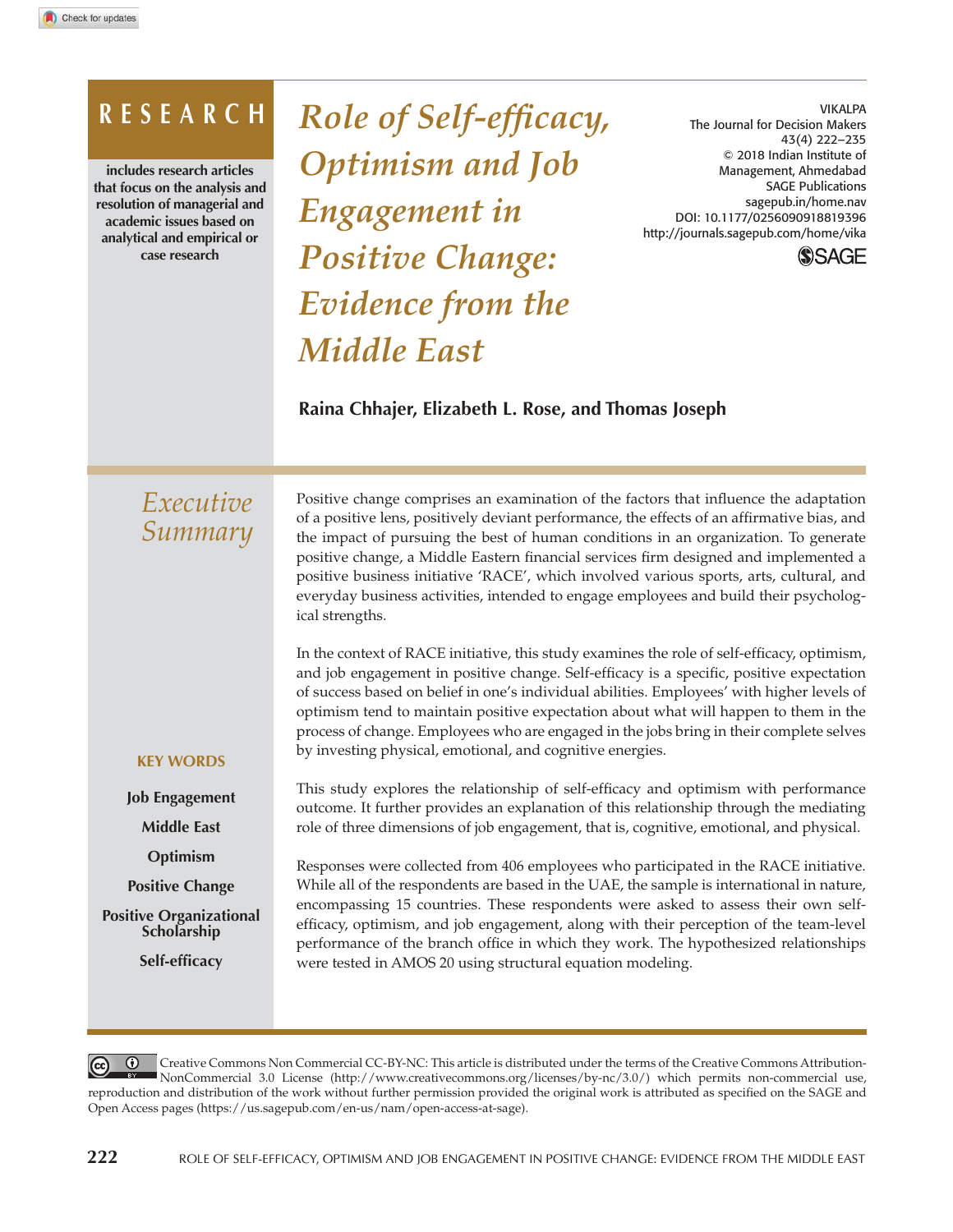The results indicate that higher levels of self-efficacy and optimism significantly predict higher levels of cognitive, emotional, and physical engagement. Also, the higher levels of cognitive, emotional, and physical engagement significantly predict performance. Further, significant indirect effects support the mediating role of job engagement in relationship between these psychological strengths and performance outcome. Thus, employees' level of self-efficacy, optimism, and job engagement can be enhanced by designing and implementing business initiatives that are relevant to positive change.

**P** ositive organizational change has grown out of the newly emerging field of positive organizational scholarship (POS), which refers to the investigation of positive outcomes, practices, ositive organizational change has grown out of the newly emerging field of positive organizational scholarship (POS), which refers attributes, and changes that occur in organizations and their members (Cameron & McNaughtan, 2014). Positive change examines factors that influence adoption of a positive lens, focusing on positively deviant performance, effects of an affirmative bias, and impact of virtuousness or best of human conditions (Cameron & McNaughtan, 2014). This study examines change at a Middle Eastern financial services firm that implemented various positive practices.

By practices, we mean recurrent, materially bounded, and situated activities of a particular unit or organization (Orlikowski, 2002). Research indicates that organizations where positive practices are implemented show increased profitability, productivity, customer satisfaction, and employee retention (Cameron & McNaughtan, 2014). Positive practices such as providing compassionate support, forgiving mistakes, expressing gratitude, showing kindness, fostering meaningfulness, and positive relational ties lead to enhanced performance (Cameron, 2008; Cameron, Bright, & Caza, 2004; Cameron, Mora, Leutscher, & Calarco, 2011; Gittell, Cameron, Lim, & Rivas, 2006).

Literature suggests different attributes and practices for positive change. For example, building psychological strengths, virtuousness, showing social concern, investing in positive relationships, managing energy or job crafting (Avey, Wernsing, & Luthans, 2008; Cameron & McNaughtan, 2014). A longitudinal study conducted at a dangerous nuclear-polluted site is an example of practising virtuousness for change (Cameron & Lavine, 2006). Practising virtuousness (forgiveness, compassion, optimism, trustworthiness) leads to performance outcomes (Cameron et al., 2011). Both, grateful and hopeful individuals, were found to be responsible towards other members of their organization, showing social concern (Andersson, Giacalone, & Jurkiewicz, 2007).

When leaders adopt positive practices for change, it has significant outcomes (Cameron & McNaughtan, 2014). Research on organizational healing implies that leaders might help organization to recover and strengthen after a harmful experience by fostering compassion, nurturing high-quality connections, and enhancing healing process (Powley & Piderit, 2008). Individuals who energize others performed higher than even those who were in the central role in the network. Here, energy was found to be an important factor in predicting improvements in performance (Baker, Cross, & Parker, 2004). For employees who craft their job to be more meaningful, levels of job satisfaction, motivation, and performance increase significantly (Berg, Wrzesniewski, & Dutton, 2010). Job crafting is thus found to be an important contributor towards positive change.

Though many mechanisms tend to facilitate positive change, we examine the role of psychological strengths and engagement in this study. After the global financial crisis, there was an urgent need for change at a Middle-Eastern financial services firm. The management team designed a positive business initiative called 'RACE', which involved various sports, arts, cultural, and everyday business activities, intended to engage employees and build their psychological strengths (please see the Appendix for additional details about the initiative). The initiative was a success, generating positively deviant performance, therefore we decided to examine the nuances of such a positive change.

The RACE initiative had four major events—marathon (daily business parameters), hurdles (business challenges), sprint (sports), and relay (arts and cultural). Various activities under these major events gave the participating employees an opportunity to build psychological strengths and enhance their engagement levels. Activities under marathon and hurdle events presented employees with an opportunity to build self-efficacy through task mastery. Also, activities under sprint and relay events presented employees with an opportunity to build self-efficacy through social persuasion and emotional arousal. For example, employees who contributed in leading the remittance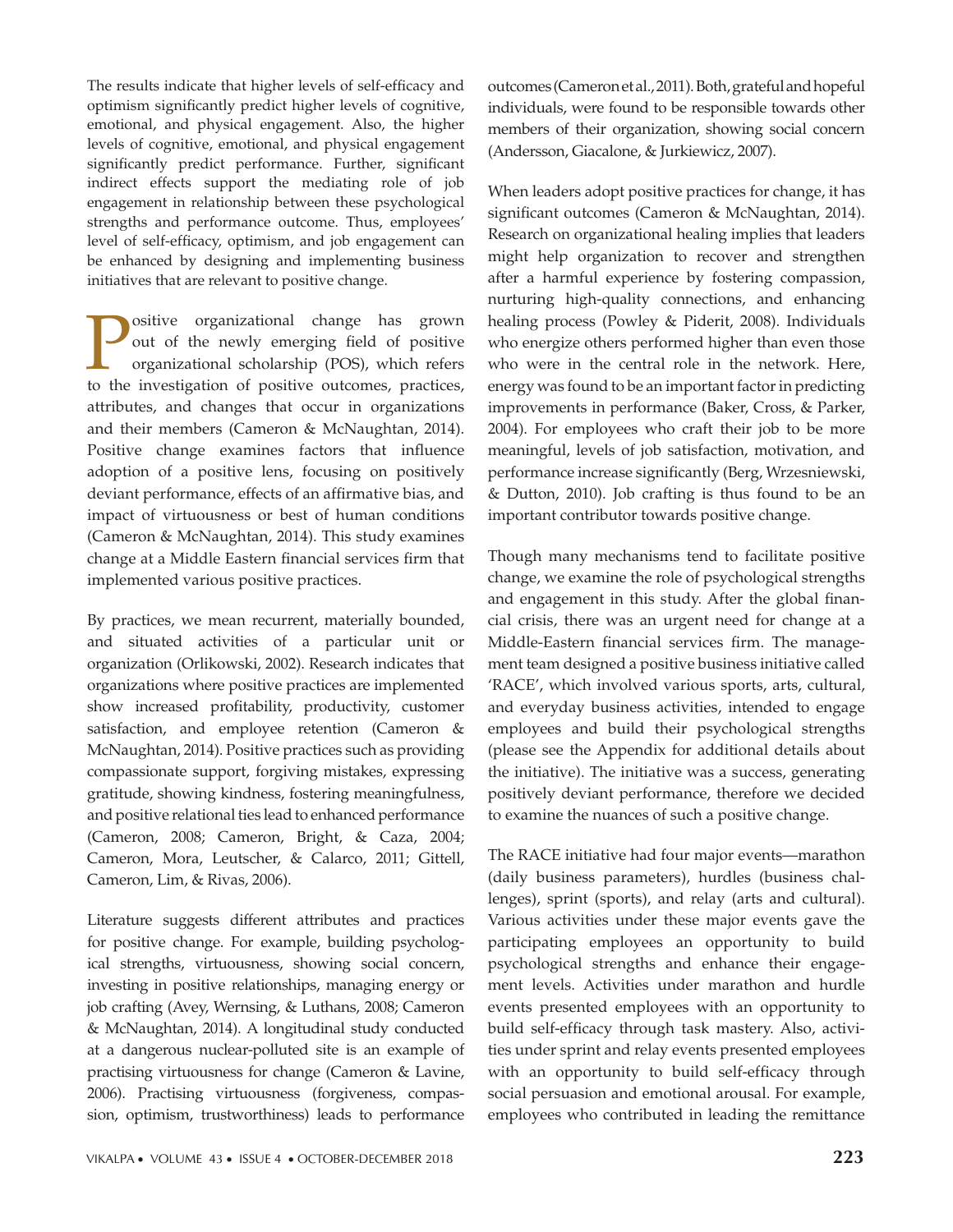activity under marathon in a specific month were confident when participating in consecutive months.

All four events presented employees with an opportunity to build optimism, that is, expecting positive outcomes in challenging tasks. For example, hurdle activities were designed to catch up with lagging business parameters every month. Employees who participated in these activities tend to build their optimism levels. Daily tasks of the employees were converted into games under marathon and hurdles activities. This was done to enhance their engagement levels—cognitively, physically and emotionally. For example, participating in 'foreign currency' activity under marathon event would require the employee to work with intensity, be more focused, attentive, and active at the task. Also, sprint and relay events generated great enthusiasm and energy.

In this study, we adopt a positive lens by focusing attention on the life-giving elements or generative processes associated with this change. Research in POS indicates that by adopting a positive lens, challenges and obstacles are reinterpreted as opportunities and strength-building experiences rather than as tragedies or problems (Cameron, 2008; Gittell et al., 2006). While employees of the competitors firms were being laid off, the leaders of this organization decided not to do so. Instead, they designed the RACE initiative including workplace fun activities to engage employees. Leaders reinterpreted the challenging situation of financial crisis as an opportunity to build employees strengths and involve them by giving them happy moments at work. The positive practices implemented through RACE initiative focused on building employees psychological strengths. Employees who participated in the RACE activities not only build a higher level of self-efficacy and optimism but also showed a higher level of engagement in their job.

RACE initiative lead to a positively deviant performance, another key factor in studying positive change. Focusing on positively deviant performance is to investigate outcomes that exceed expected performance (Cameron & Lavine, 2006). During the grand finale address, the leaders announced that RACE initiative lead to a double-digit growth in all the key performance indicators. In this study, we propose that employees who participated in the RACE initiative had an opportunity to enhance their self-efficacy and optimism, thus building their psychological strengths. Also, they had an opportunity to engage in their jobs, investing cognitive, emotional, and physical energies at work. This resulted in higher levels of performance.

We assume an affirmative bias in this study, another connotation in positive change. This assumption is explained through broaden and build theory of positive emotions (Fredrickson, 2003). Research indicates that positivity unlocks and elevates resources in individuals and teams, such that capabilities are broadened and capacities or resources are built and strengthened (Fredrickson, 2009). During the various events of RACE, employees expressed and experienced various positive emotions. Also, while participating in various events, they had an opportunity to build physical, psychological, and social resources. When exposed to positive change through RACE initiative, employees may have experienced an amplifying effect on their strengths and resources.

POS research on positive change examines the development of and the effects associated with virtuousness and eudemonism (Bright, Cameron, & Caza, 2006). Examining virtuousness or the best of the human conditions holds a eudemonic assumption. It states that an inclination exists in all human systems towards achieving their highest aspiration (Cameron, 2008). Leaders while designing the RACE initiative tend to integrate this factor for a positive change. The participating employees shared a common motto to challenge their limits and move towards excellence. A genuine desire to perform their best was evident in all the participating employees across events. The natural human inclination towards positivity creates an opportunity for investigating the factors explaining and enabling positive change. This study examines the role of self-efficacy, optimism, and job engagement in positive change in the context of RACE initiative.

# **THEORY AND HYPOTHESIS Self-efficacy**

Drawn from the research of Bandura (1997), when applied to the workplace, self-efficacy is defined as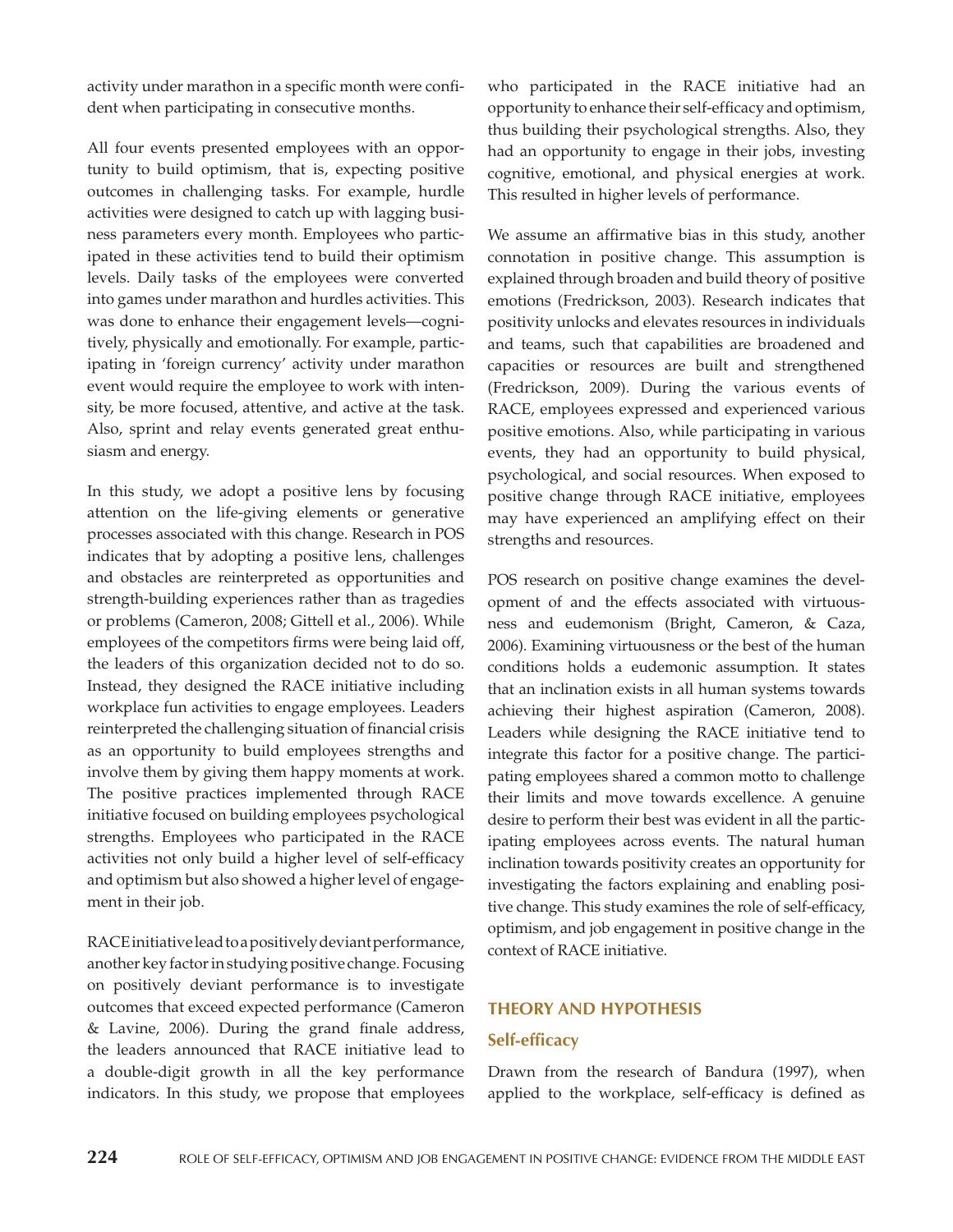'the employee's conviction or confidence about his or her abilities to mobilize the motivation, cognitive resources or courses of action needed to successfully execute a specific task within a given context' (Stajkovic & Luthans, 1998, p. 66). Self-efficacy is a specific, positive expectation of success based on belief in one's individual abilities. Efficacious employees set challenging goals for themselves and expand efforts towards success and facilitate positive change. Efficacy can be developed from four primary sources: task mastery, vicarious learning, social persuasion, and emotional arousal (Bandura, 2012).

Task mastery is the most influential method of developing efficacy; having successfully completed a task, a person is more confident the second time. Vicarious learning happens when a person observes another successfully accomplishing the task (Bandura, 1997). Social persuasion exists when relevant team members communicate a belief of confidence that an individual will be successful in a given task. Emotional arousal temporarily raises the level of self-efficacy. Organizations which implement positive practices help employees develop efficacy. The meta-analysis by Stajkovic & Luthans (1998) found a significant relationship between efficacy and performance. Employees with higher levels of self-efficacy are ready to take on new challenges, which are required for effective change efforts. Thus, self-efficacy tends to be an important source of positive change.

## **Optimism**

There are two key frameworks pertaining to optimism and its role in positive change: attribution or explanatory style (Seligman, 1998) and expectancy (Carver & Scheier, 2002). As per the expectancy framework, 'optimists are people who expect good things to happen to them; pessimists are people who expect bad things to happen to them' (Carver & Scheier, 2002, p. 231). Employees' with higher levels of optimism tend to maintain positive expectation about what will happen to them in the process of change. In addition to this positive expectation, Seligman (1998) proposed another optimistic framework based on attribution or explanatory style.

Optimists tend to explain success as internal (attributed to personal abilities), stable (likely to happen again in

the specific context), and global (likely to happen in other contexts) and failure as external, unstable, and specific. These attributions sustain the individual's motivation and efforts. Therefore, if a failure occurs during the process of change, they attribute it to something unique (specific) and not likely to repeat again (unstable), rather than something inherent in them (external). Optimists tend to expect good things to happen to them, have more positive moods and are persevering in their endeavours throughout the change process (Seligman & Csikszentmihalyi, 2000). Thus, optimism tends to be an important source of positive change.

# **Job Engagement**

Job engagement tends to be a significant source in facilitating positive organizational change. Based on an ethnographic study, Kahn (1990, p. 700) originally described engagement as 'the simultaneous employment and expression of a person's "preferred self" in task behaviours that promote connections to work and others, personal presence (physical, cognitive, and emotional) and active, full performances'. Employees who are engaged in the jobs bring in their complete selves by investing physical, emotional, and cognitive energies. Highly engaged employees are psychologically present, attentive, feel connected with others, and are focused on their role performances during the change process. Being open to themselves and connected to others, engaged employees bring their complete selves to their roles (Kahn, 1992).

The investment of physical, emotional and behavioural energies is exhibited through one's behaviour. Physically performing tasks—cognitively being focused, vigilant and attentive; and emotionally being connected to the work and colleagues—demonstrate job engagement. When highly engaged employees invest their physical, emotional, and cognitive energies, simultaneously it might facilitate positive change. Thus, from this described perspective, job engagement is best defined as 'a multidimensional motivational concept reflecting the simultaneous investment of an individual's physical, cognitive and emotional energy in active, full work performance' (Rich, Lepine, & Crawford, 2010, p. 619).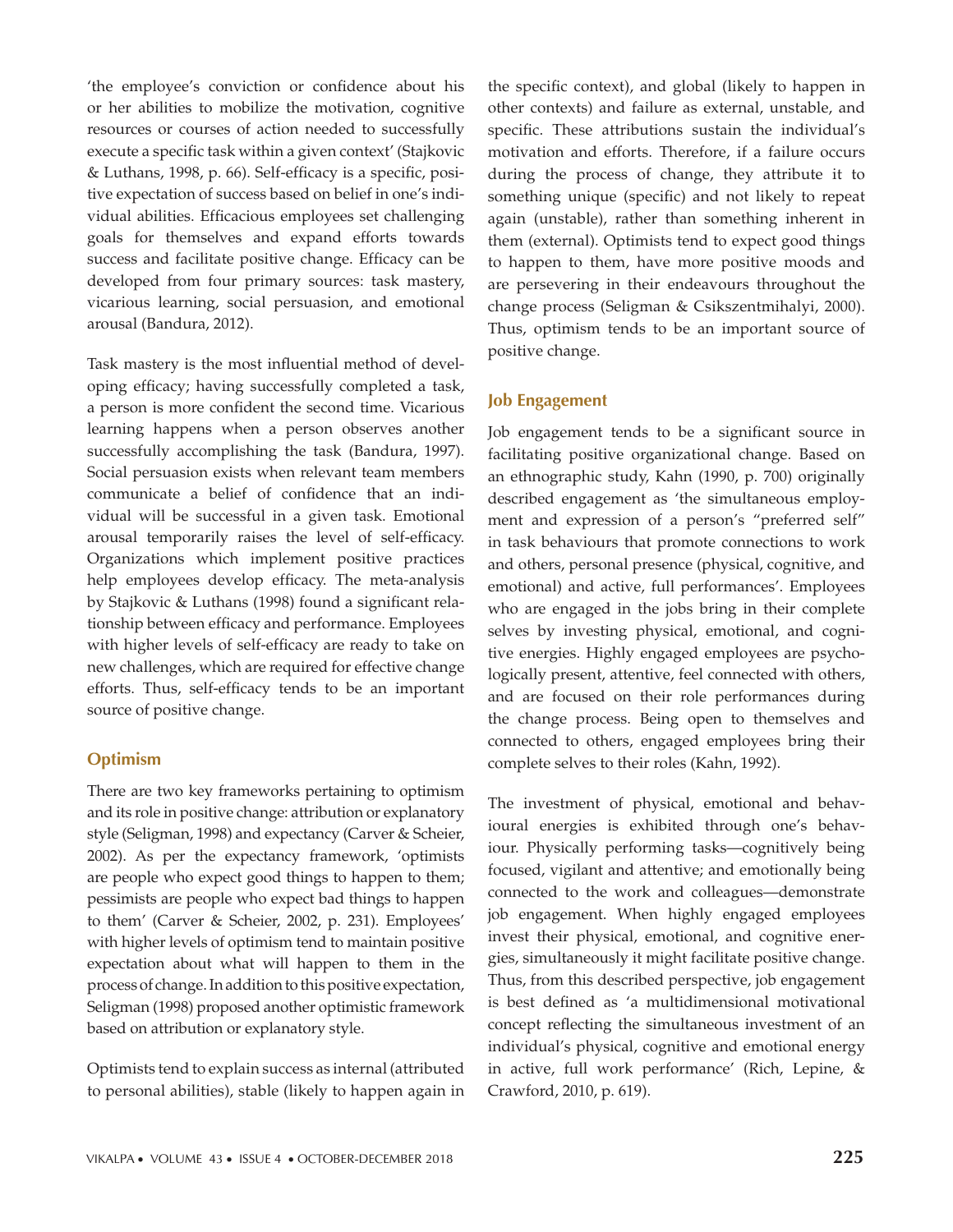### *Physical Engagement*

Physically engaged employees invest increased level of efforts for extended time periods (Kahn, 1990). Literature suggests three main elements of being physical engaged: time duration commitment, the intensity or force exerted, and the direction (Kanfer, 1990). The effort in terms of the time spent is merely reflective of one's presence and not engagement. Thus, it is also important to consider how hard the individual was working on a task, as this is reflective of the employee's intensity of investing personal resources in the work role. Effort measured as work intensity is significantly related to performance (Brown & Leigh, 1996). Employees who show higher levels of physical engagement tend to work with the intensity, which might facilitate the positive change process.

#### *Cognitive Engagement*

Cognitive engagement is composed of two components: attention and absorption (Rothbard, 2001). Attention is the amount of time one spends on thinking about the role while absorption is the level of engrossment or intensity of focus on the task. Both these aspects of cognitive engagement tend to be significant in the positive change process. There are multiple tasks seeking one's attention, and an individual controls the allocation of cognitive resources. Kahn (1992) describes individuals to be cognitively engaged when they allocate sufficient attention to a task, despite competition from other sources for this limited resource. Absorption is a pervasive, persistent state of concentration and focuses on the task.

#### *Emotional Engagement*

Emotional experience at work results from feelings of enthusiasm, pride, and hostility. The emotional experiences, especially during the change process, can be both positive and negative. Employees with higher levels of positive affect are enthusiastic, active, and pleasured to engaging in their jobs, while negative affect brings distress, sluggishness, dullness, and disengagement (Rich et al., 2010). Emotions energize a person physiologically and induce action. Employees invest emotional energies by bringing their complete selves to role. Thus, we may say that cognitive and

physical engagement is not complete unless it takes into account the emotional aspect as well.

### **Self-efficacy and Job Engagement**

As discussed earlier, self-efficacy is an individual's confidence to succeed in a specific task in a given context. There are four sources of efficacy development that are relevant to work engagement (Bandura, 1997; Stajkovic & Luthans, 1998). First, task mastery builds the ability of an individual to successfully accomplish specific tasks, leading to confidence building for the future (Bandura, 1997). Task mastery tends to be an important element for cognitive engagement and absorption during the change process. When individuals are competent to accomplish a specific task, they tend to be more absorbed on overall achievement (Sweetman & Luthans, 2010). Mastery can also increase physical engagement, as more energy is available for the task.

Another source of efficacy development is vicarious learning or modelling where an individual learns by observing others. The underlying notion is 'if they can do it, I can too'. Also, positive feedback received in the form of encouragement, persuasion from a mentor or other role model would help in developing efficacy. Individuals whose confidence is built through observation or encouragement consider this as their personal accomplishment and this reduces their cynicism (Avey et al., 2008). This might result in enhanced enthusiasm and positive affect. Thus, both vicarious learning and positive feedback tend to impact employees' engagement-level emotionally.

Bandura (1997) also suggested psychological and physiological arousal can temporarily increase one's efficacy. This might lead to increased physical engagement, as more energy is available to work with intensity (Sweetman & Luthans, 2010). Thus, employees with high levels of efficacy have a greater likelihood of being absorbed in a given task by investing energy and efforts in it (Chen, 2015; Sweetman & Luthans, 2010). Overall, we propose that efficacy will relate with all the three dimensions of job engagement: cognitive, emotional, and physical relevant for positive change.

H1a: Self-efficacy will be positively related to cognitive engagement.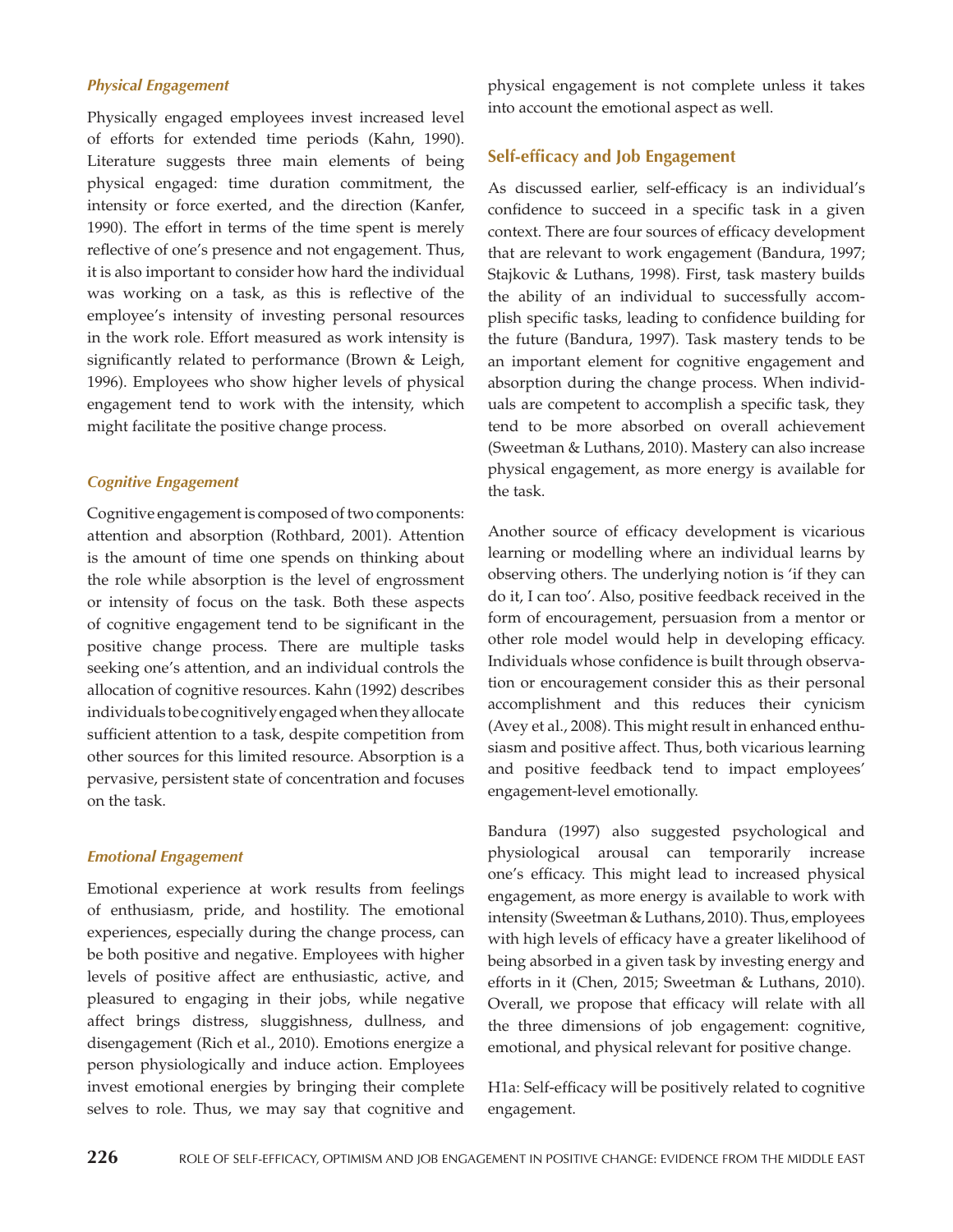H1b: Self-efficacy will be positively related to emotional engagement.

H1c: Self-efficacy will be positively related to physical engagement.

# **Optimism and Job Engagement**

Optimists expect good things to happen to them anticipating positive results and success in challenging individual tasks (Avey et al., 2008; Carver & Scheier, 2002). Employees high on optimism believe they will succeed regardless of their abilities, so it is proposed that for optimism to be effective, it must be realistic (Seligman & Csikszentmihalyi, 2000). Another complimentary framework by Seligman (1998) is based on individuals' explanatory or attribution style. Optimists tend to attribute success to the self, and to global factors; something they can replicate and control.

According to the job demand-resource (JD-R) model of engagement, an individual's motivation level is influenced by both job resources and demands (Demerouti, Bakker, Nachreuner, & Schaufeli, 2001). Here, job resources help in reducing the strain experienced during high job demands. Research indicates optimism as a personal resource, which has been found to significantly predict job engagement (Xanthopoulou, Bakker, Demerouti, & Schaufeli, 2007). Although employees facing high job demands may feel low control and increased cynicism, leading to lower engagement, optimism can counteract cynicism and increase emotional engagement while acting as a buffer from the high job-related demands (Sweetman & Luthans, 2010).

Optimists tend to be more psychologically available for a given task, as they naturally expect a positive outcome and greater presence is associated with stronger cognitive engagement (Chen, 2015). Also, the expectation of positive outcomes might propel individuals to invest their physical energy to work with intensity. Thus, we propose that optimism will be directly related to the three aspects of job engagement relevant for positive change.

H2a: Optimism will be positively related to cognitive engagement.

H2b: Optimism will be positively related to emotional engagement.

H2c: Optimism will be positively related to physical engagement.

# **Job Engagement and Performance**

In this study, we investigate the impact of developing positive psychological strengths represented by employees' level of self-efficacy, optimism, and job engagement that may have on facilitating positive organizational change. Highly engaged employees invest emotional energy in their work roles, while disengaged employees withhold their energies from the task activity, acting in ways that are more robotic, passive and detached (Kahn, 1990). Physical energies allow workers to leverage extra effort and time for better performance, investing more of themselves into the attainment of organizational goals that tends to be associated with better performance (Brown & Leigh, 1996). Cognitive energies also contribute to organizational goals, promoting behaviour that is more vigilant, attentive and focused (Kahn, 1990).

Engaged employees invest their physical, emotional and cognitive energies to perform tasks more meticulously (Rich et al., 2010). They work with greater intensity for a longer period of time, pay more attention to details and are focused, in addition to being more emotionally connected to the tasks. Investing their complete selves in work roles facilitates superior in-role and extrarole performances by employees (Christian, Garza, & Slaughter, 2011). Job engagement would not only affect the individual employee but may also impact their team members' motivation and emotions, which in turn be a positive influence on the overall performance. This tends to be best reflected in the individual employee's perception of their branch performance.

H3a: Cognitive engagement will be positively related to performance.

H3b: Emotional engagement will be positively related to performance.

H3c: Physical engagement will be positively related to performance.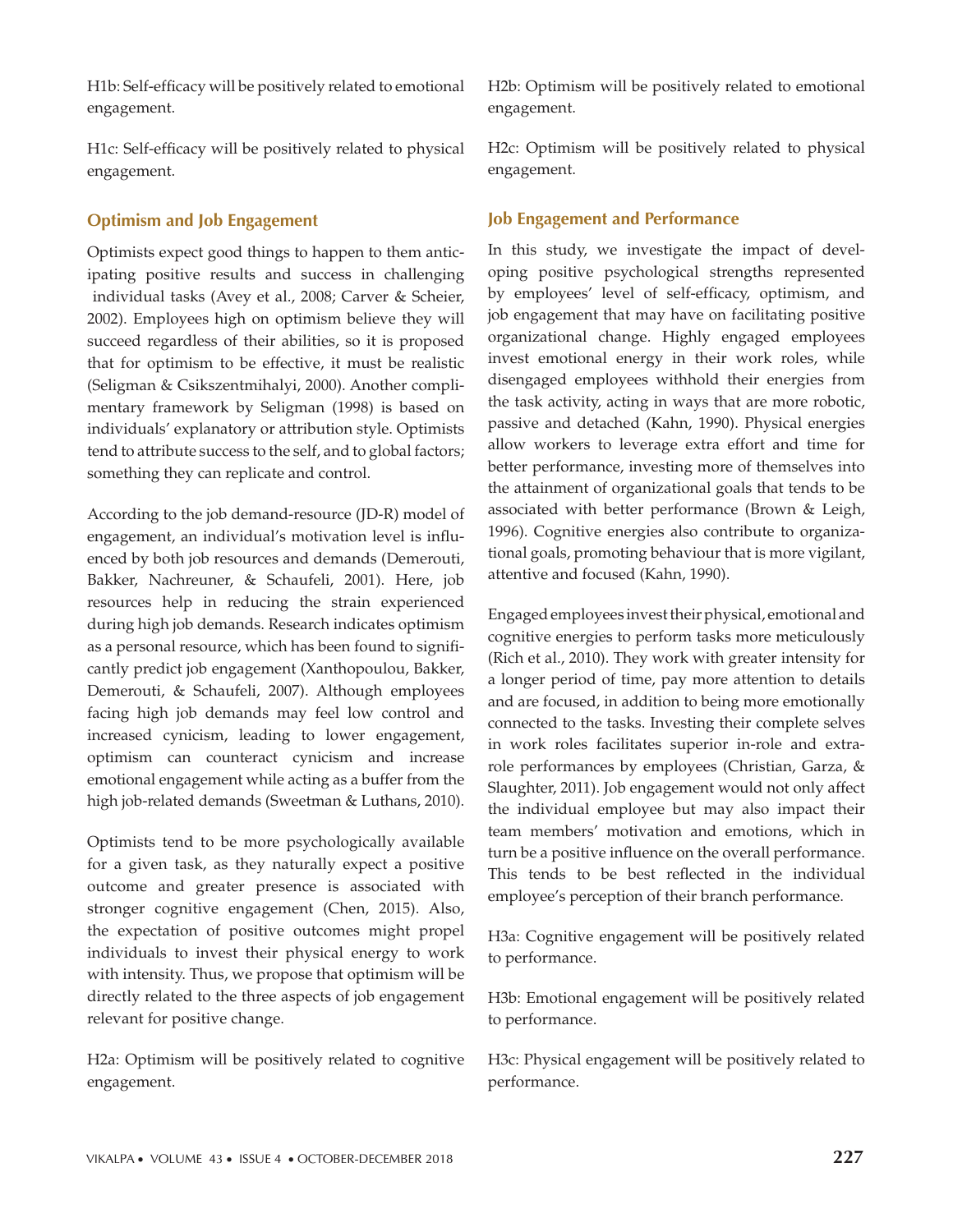# **Mediating Role of Job Engagement in Self-efficacy, Optimism and Performance Relationship**

From the aforementioned discussion, we see that there is evidence that the employees' positive psychological strengths of self-efficacy and optimism promote the simultaneous investment of cognitive, emotional, and physical energy into a work role, and that this investment, in turn, is expected to lead to positively deviant performance, as shown in Figure 1. We posit that engagement mediates the relationship between selfefficacy, optimism, and performance. While empirical research shows that both self-efficacy and optimism have a positive relationship with performance outcomes, we argue that the three dimensions of job engagement play a mediating role in explaining this relationship.

The relationship between psychological strengths and job engagement is also supported by Hobfoll's (2001) conservation of resources theory, wherein the individual gathers and stores the positive psychological resources that are necessary to perform tasks. Individuals with higher levels of self-efficacy and optimism have more resources to pursue their goals (Hobfoll, 2002), and therefore tend to exhibit better performance, relative to those with lower strengths on these parameters. In addition to the fact that job engagement serves as the means by which positive psychological resources are translated into accomplished tasks, this implies that it plays a mediating role between self-efficacy, optimism and performance.

Fredrickson's (2003) broaden and build theory predicts that positivity 'broadens people's momentary thought-action repertoire, widening the array of thoughts and actions that come to mind' and that 'the personal resources accrued during stated of positive emotions are conceptualized as durable'. Employees' experience of positivity may help them to think more creatively and subsequently take actions that lead to better performance (Sweetman & Luthans, 2010). In the context of teams, an employee's experience of positive affective state has the potential to affect the individual, while also spreading to other members.

Taking these theoretical perspectives, we assert that higher levels of self-efficacy and optimism would contribute to maintaining a higher level of motivation for job engagement, thereby impacting the performance.

The guiding model representing our hypothesis is explained in Figure 1.

H4a: Cognitive engagement will mediate the relationship between self-efficacy, optimism, and performance.

H4b: Emotional engagement will mediate the relationship between self-efficacy, optimism, and performance.

H4c: Physical engagement will mediate the relationship between self-efficacy, optimism, and performance.

# **METHODS**

## **Sample and Procedure**

Our questionnaire-based data were collected from employees of a multinational financial services firm located in the United Arabs Emirates. At the time of data collection, all of the employees had taken part in 'RACE', the positive business initiative that involved various sports, arts, cultural, and everyday business activities, intended to engage employees and build their psychological strengths (please see the Appendix for additional details about the initiative).

Prior to administrating the questionnaire, one of the authors met with the heads of 99 UAE-based branch offices of the firm, informing them about the objectives of the study and how it would be undertaken and assuring them of the absolute confidentiality of the responses and the participants. With the help of these branch heads, the survey was undertaken during work hours. Of the 954 people invited to participate in the study, 406 employees completed the questionnaire, yielding a response rate of 42.6 per cent.



**Figure 1: Guided Theoretical Model**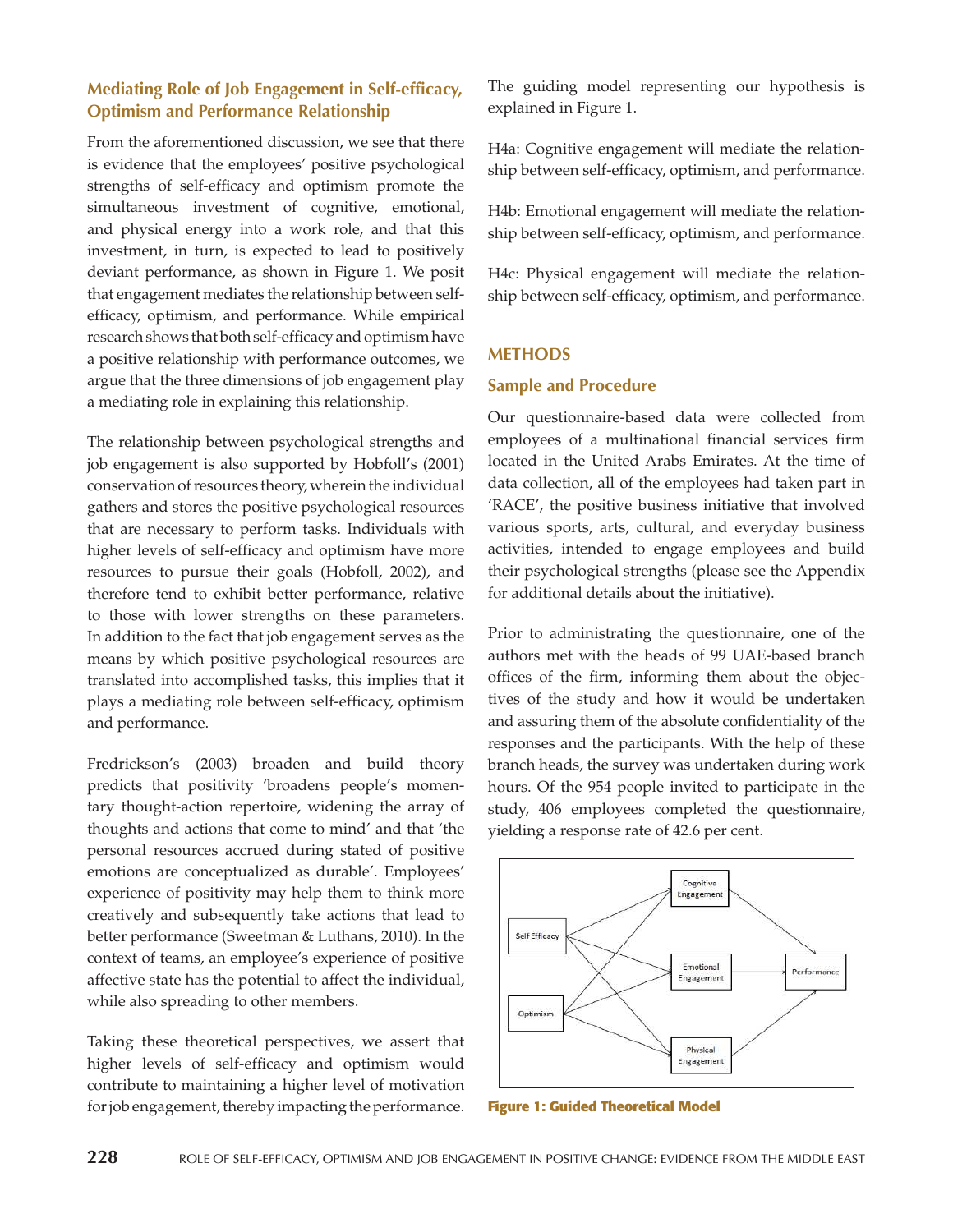Our sample has a gender split of 81 per cent male and 19 per cent female, which is consistent with the population in the organization. The mean age of the respondents is 31.7 years, and organizational tenure ranges from 1 to 10 years, with a mean of 4.1 years. With respect to education, all the respondents were at least high school graduates. While all of the respondents are based in the UAE, the sample is international in nature, encompassing 15 countries.

Individual respondents, all employees of the firm, were asked to assess their own self-efficacy, optimism, and job engagement, along with their perception of the team-level performance of the branch office in which they work. A prefix was added to all the study variables, 'since the introduction of RACE' to provide a time frame and make the context clearer to the employees.

#### **Measures**

#### *Self-efficacy*

We adopted the self-efficacy measure by Parker (1998). This scale demonstrated to have reliability and construct validity. Responses were collected using a seven-point Likert scale with the following categories:  $1 =$  strongly disagree,  $2 =$  disagree,  $3 =$  somewhat disagree,  $4 =$  neutral,  $5 =$  somewhat agree,  $6 =$  agree, and 7 = strongly agree. Sample items include: 'I feel confident in representing my work area in meetings with management,' and 'I feel confident helping to set targets/goals in my work area.' The coefficient  $\alpha$  for this study was 0.89.

#### *Optimism*

The self-rater version of the optimism scale by Scheier and Carver (1985) was adopted for this study. All the items were specifically referenced to an individual's perceptions about his or her work and not an overall dispositional trait. Sample items included 'I always look on the bright side of things regarding my work' and 'I'm optimistic about what will happen to me in the future as it pertains to work.' The coefficient  $\alpha$  for this study was 0.83.

#### *Job Engagement*

We assessed the three dimensions of job engagement using the measure developed by Rich et al. (2010). The physical, emotional, and cognitive engagement of employees in their work roles was measured using the three scales. To measure physical engagement, the work intensity scale by Brown & Leigh (1996) was used. The measure of the emotional engagement is based on the Russell and Barrett (1999) scale for core affect. Rothbard's (2001) components of attention and absorption were used to measure the cognitive engagement. Sample items included 'I am more enthusiastic about my work' (emotional engagement), 'I am more focused on my work' (cognitive engagement), and 'I work with more intensity' (physical engagement).

Exploratory factor analysis yielded a clear three-factor pattern, with all the items loading of their respective sub factors as expected. Confirmatory factor analysis (CFA), using a maximum likelihood method, indicated adequate indices for the three-factor structure, with each dimension's items loading significantly (*p* < 0.01) on their respective dimensions, and standardized regression loadings ranging from 0.73 to 0.88 and all significant with 99 per cent confidence. The model fit indices for the CFA were  $\chi^2$  = 71.43, CFI = 0.99, Tucker-Lewis fit index (TLI) = 0.98, Bollen's Incremental Fit Index  $(IFI) = 0.99$  and root-mean-square error of approximation (RMSEA) = 0.05, standardized root mean square residual (SRMR) = 0.02. The coefficient  $\alpha$  for this study was 0.90, 0.90, and 0.91, respectively, for emotional, cognitive, and physical engagement.

### *Performance*

Our measure of performance is perceptual, operationalized as the respondent's perception of their branch office's performance. We opted for a branch-level performance assessment, rather than an individual one, for several reasons. First, we anticipated that this would enhance the response rate, by removing any potential discomfort associated with respondents' reporting on their own performance. Second, the RACE initiative placed strong emphasis on teamwork and team-based outcomes. Third, the firm's practices mean that employees have a good sense of how their branch is doing. The organization adopts something similar to open-book finance, where information related to financial performance and key performance indicators is shared frequently with all employees, including data pertaining to monthly sales, profits, remittance, and foreign currency margins.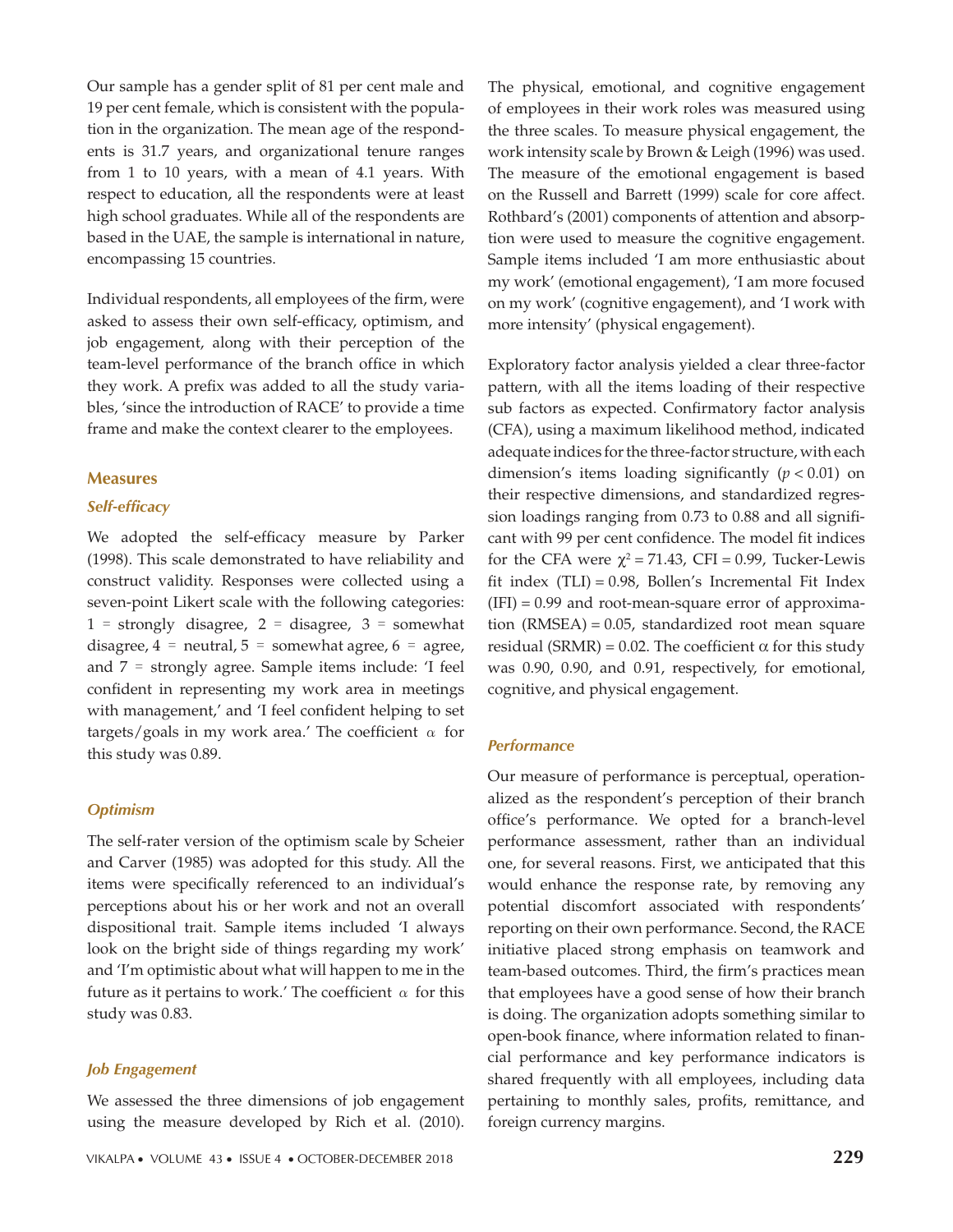Based on this practice and the organization's core areas of work, we developed a six-item scale to measure the employee's perception of their branch office's performance. Sample items included 'the remittance count of my branch increased', 'the foreign currency margin of my branch increased'. Exploratory factor analysis, with promax rotation yielded a clear single factor. The Cronbach's  $\alpha$  for this factor is 0.94.

## **RESULTS**

Given that the data were collected from a single source (i.e., employees), at one point in time, means that we need to check for the potential of common method variance. We conducted Harman's single-factor test (Podsakoff, MacKenzie, Lee, & Podsakoff, 2003), and found that the first factor does not account for the majority of the variance among measures. Combined with the assurances of confidentiality offered by one of the authors, who has strong credibility in the organization, this result suggests that common method bias is not a substantial concern for this study.

# **Confirmatory Factor Analysis (CFA)**

Table 1 presents the CFA results from estimating the model shown in Figure 1. The six-factor model including self-efficacy, optimism, emotional, cognitive, physical engagement, and performance, demonstrated good fit with the data, based on the  $\chi^2 = 493.27$ ,  $CFI = 0.97$ ,  $TLI = 0.96$ ,  $IFI = 0.98$ ,  $RMSEA = 0.04$ , and

 $SRMR = 0.03$  values. As shown in Table 1, we also tested five alternative models; the fit indices support the proposed six-factor model, providing evidence for the construct distinctiveness.

Descriptive statistics and correlations are shown in Table 2. The Cronbach's  $\alpha$  values for all six of the factors exceed 0.80, suggesting strong reliability.

# **Hypothesis Testing**

We test Hypothesis 1, 2, and 3 based on estimating the proposed relationships using structural equation modelling; the standardized path coefficients are shown in Figure 2. The model demonstrates good fit with the data, based on the  $\chi^2 = 757.85$ ,  $p < 0.01$ , CFI = 0.95, TLI =  $0.95$ , IFI =  $0.96$ , RMSEA =  $0.04$  (0.04– $0.05$ ), and SRMR = 0.04 values. With an estimated coefficient of 0.34 (*p* < 0.001), 0.45 (*p* < 0.001), and 0.76 (*p* < 0.001), we find support for Hypothesis 1a, 1b, and 1c regarding the relationship between self-efficacy and cognitive, emotional, and physical engagement.

With an estimated coefficient of  $0.90$   $(p < 0.001)$ , 0.73 (*p* < 0.001), and 0.31 (*p* < 0.001), we find support for Hypothesis 2a, 2b, and 2c, regarding the relationship between optimism and cognitive, emotional, and physical engagement. With an estimated coefficient of 0.26 (*p* < 0.05), 0.17 (*p* < 0.05), and 0.50 (*p* < 0.001), we find support for Hypothesis 3a, 3b, and 3c, regarding the relationship between self-efficacy and cognitive, emotional, and physical engagement.

| <b>Model</b>            | <b>Factors</b>                                                     | $\chi^2$ |     | df     | $\Delta \chi^2$ | <b>CFI</b> | TLI  | <b>RMSEA</b>  | <b>CI</b> |
|-------------------------|--------------------------------------------------------------------|----------|-----|--------|-----------------|------------|------|---------------|-----------|
| <b>SRMR</b><br>baseline | Six factors                                                        | 493.27   | 298 |        | 0.97            | 0.97       | 0.04 | $0.03 - 0.04$ | 0.03      |
| Alternative<br>Model 1  | Five factors, Combined                                             | 848.12   | 303 | 354.85 | 0.94            | 0.93       | 0.06 | $0.06 - 0.07$ | 0.05      |
| Model 2                 | SE and OP as one factor. Four factors, Combined                    | 978.32   | 307 | 130.20 | 0.92            | 0.91       | 0.07 | $0.06 - 0.07$ | 0.06      |
| Model 3                 | SE, OP, and EmE as one factor. Three factors.<br>Combined          | 1039.64  | 310 | 61.32  | 0.92            | 0.90       | 0.07 | $0.07 - 0.08$ | 0.06      |
| Model 4                 | SE, OP, EmE, and CE as one factor. Two factors.<br>Combined        | 1110.79  | 312 | 71.15  | 0.91            | 0.90       | 0.08 | $0.07 - 0.08$ | 0.06      |
| Model 5                 | SE, OP, EmE, CE, and PE as one factor. One<br>factor. All Combined | 1799.08  | 313 | 688.29 | 0.82            | 0.81       | 0.10 | $0.10 - 0.11$ | 0.08      |

#### **Table 1: Comparison of Measurement Models**

**Notes:** *n* = 406. SE: self-efficacy; OP: optimism; EmE: emotional engagement; CE: cognitive engagement; PE: physical engagement; CFI: comparative fit index; TLI: Tucker–Lewis fit index; RMSEA: root-mean-square error of approximation; 90% CI, 90% RMSEA confidence interval. All  $\chi^2$  and  $\Delta$   $\chi^2$  values are  $\rho$   $<$  0.001. Delta values are differences of each of the alternative models with the hypothesized model.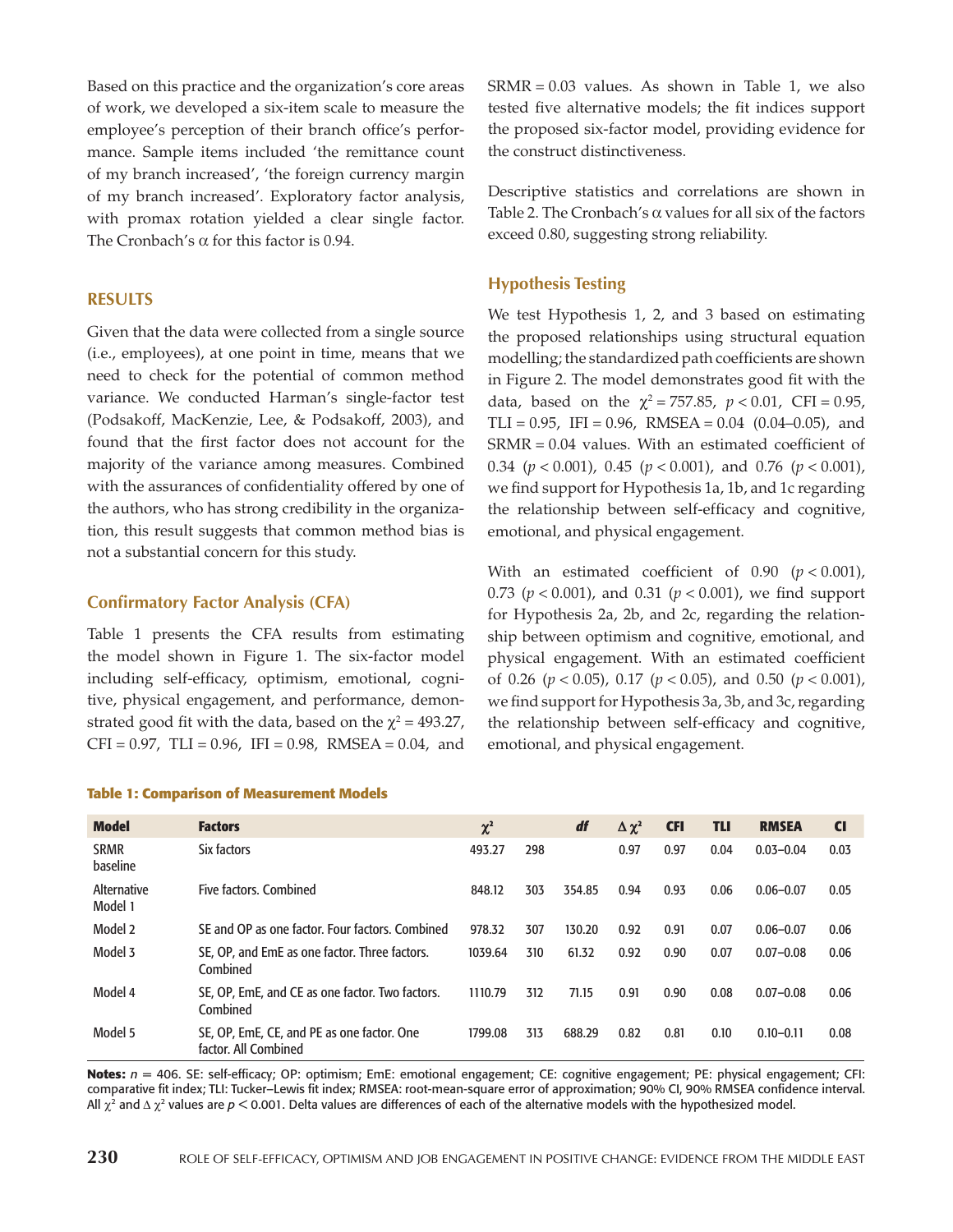#### **Table 2: Descriptive Statistics, Correlations for the Six Factors**

|   |                        | <b>Mean</b> | <b>SD</b> |          | $\mathbf{2}$ | 3         | 4         | 5        | 6      |
|---|------------------------|-------------|-----------|----------|--------------|-----------|-----------|----------|--------|
|   | Self-efficacy          | 5.84        | 0.93      | (0.89)   |              |           |           |          |        |
|   | Optimism               | 5.64        | 0.85      | $0.50**$ | (0.83)       |           |           |          |        |
|   | Emotional engagement   | 6.11        | 0.95      | $0.61**$ | $0.57**$     | (0.90)    |           |          |        |
| 4 | Cognitive engagement   | 5.90        | 0.98      | $0.57**$ | $0.62**$     | $0.74***$ | (0.90)    |          |        |
|   | Physical engagement    | 5.99        | 0.99      | $0.74**$ | $0.49**$     | $0.61**$  | $0.56**$  | (0.91)   |        |
| 6 | Perceptual performance | 5.60        | 1.12      | $0.61**$ | $0.43***$    | $0.56***$ | $0.55***$ | $0.57**$ | (0.94) |

Notes:  $n = 406$ . Reliability coefficient for the scales are in parentheses along the diagonal. \*\*All correlations are significant at the 0.01 level (two-tailed; *p* < 0.01).

### **Mediation Analysis**

There are many approaches to testing for mediation. We follow that of Hayes (2013), which involves the use of bootstrapping to develop confidence intervals to assess whether cognitive, emotional and physical engagement mediated the self-efficacy performance relationship; specifically, we use Hayes' Process Model 4. The results, including the effect sizes (ES) for the mediation show significant indirect effects (IE) of selfefficacy (when controlled for optimism) on performance via cognitive engagement (IE = 0.08; 95% CI: 0.03, 0.15;  $ES = 0.13$ ), emotional engagement (IE = 0.07; 95%) CI:  $0.01$ ,  $0.14$ ;  $ES = 0.11$ ), and physical engagement (IE = 0.12;  $95\%$  CI: 0.00, 0.25; ES = 0.18) as mediators, supporting the Hypothesis 4a, 4b, and 4c.

### **DISCUSSION**

This study examined the role self-efficacy, optimism, and job engagement in positive change. The results indicate that the three dimensions of job engagement, namely, cognitive, emotional, and physical relevant for positive change significantly mediate the positive relationship between self-efficacy, optimism, and performance. Specifically, employees' level of self-efficacy, optimism, and job engagement can be enhanced through positive work practices that are relevant to change. These findings have both theoretical and practical implications.

The primary contribution of this research is identifying two psychological strengths of self-efficacy and optimism relevant for positive change. The findings suggest that when employees had high levels of self-efficacy and optimism, they invest their whole selves in their work role by investing cognitive, emotional, and physical energies. This simultaneous investment

of the three energies in their job is reflected in positively deviant performance. Though, in literature, we find several studies linking self-efficacy and optimism separately to performance (Bandura, 2012; Rego, Marques, Leal, Sousa, & Pina e Cunha, 2010), this study tests these two positive psychological strengths linked with performance empirically through these mediators. Literature suggests the simultaneous investment of cognitive, emotional, and physical energies for job engagement. So we proposed and tested them empirically. The current research clearly indicates these three dimensions of job engagement as potential mediators with significant IEs to explain the self-efficacy, optimism, and performance relationship.

These findings not only answer the call for investigating potential mechanisms underlying the positive organizational change and performance (Cameron & McNaughtan, 2014) but also highlight the need for developing and implementing positive practices in an organization. Specifically, this study provides evidence that psychological strengths of self-efficacy and optimism can be developed through consciously designed and implemented workplace fun activities. Also, these practices engage the employees cognitively, emotionally, and physically. These positive practices provide opportunities for the employees to participate in various business, sports, and arts events that generate positively deviant performance.

Individuals feel safe to express themselves in these informal settings. The fear of underperformance gets converted into the joy of participation. On an ongoing basis, they set goals and identify alternative pathways for goal achievement. When routine jobs are converted into games, employees are more likely to work with intensity and invest their energies into it. This process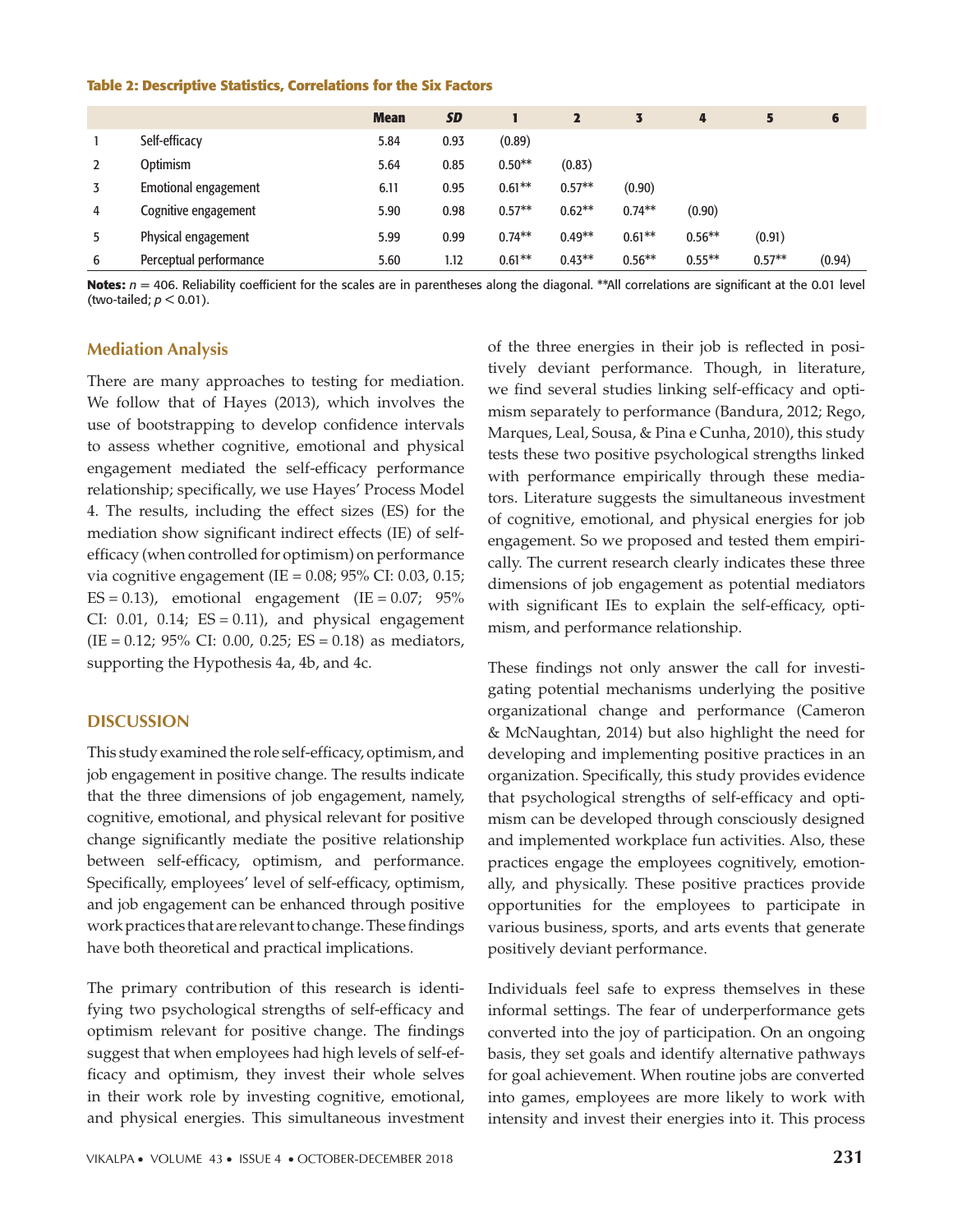reflects in the increased core business performance indices of the branch, namely, remittance count and foreign exchange margin. Our findings suggest that the developable resources of positive psychological strengths (i.e., efficacy, optimism) could be built through positive practices of an organization for enhanced job engagement.

Our study has some potential limitations that need to be pointed out. First of all, we were unable to conduct a pre and post analysis to examine the impact of the positive practices in the positive change process, which would have given us more confidence in our findings. We could test our theoretical model only post hoc. Though in separate interviews, the leaders confirmed that the organization had a double-digit growth in all key performance indicators for the year and the negative growth trends of past years were reversed by implementing this positive initiative. Another limitation pertains to our performance measure. We use a branch-level measure based on individual employees' perceptions of how their branch is performing. In addition, the organization provided an objective performance score for each branch. Surprisingly, the correlation between the perceptual and objective performance measures was found to be low (*r* = 0.20). Several potential explanations for this low correlation can be entertained, including branch-specific attributes, or even employees' recognition, following the initiative, that their branches can perform at even higher levels than the current performance with which the company is quite pleased. The multi-level analysis may help to tease out some of these subtleties; this remains an area for future research.





In conclusion, this study makes contributions to both theory and practice by providing further support for the importance of developing the psychological strengths to engage employees at work through positive practices for positively deviant performance. The study empirically demonstrates the mediating role of cognitive, emotional, and physical engagement in the relationship between self-efficacy, optimism, and performance in the Middle Eastern context. Specifically, we found that self-efficacy and optimism relate with performance through mediating role of job engagement relevant for positive change. Finally, we contributed to the goal of better understanding the positive change that included the examination of the factors that influence the adaptation of a positive lens, positively deviant performance, the effects of an affirmative bias, and the impact of pursuing the best of human conditions in an organization. We extended the positive change research to a Middle Eastern context, involving a multinational workforce.

### **APPENDIX**

## **Positive Business Initiative 'RACE'**

*Organization's Introduction*: This organization is a leading global remittance firm having operations in more than 31 countries, 5 continents with more than 700 direct branches and over 2 million customers. The major services of the firm are global transfer of remittance money in the form of swift transfer, express transfers, express money transfers, Western Union money transfers, and the purchase and sale of foreign currency bank notes.

| <b>Timeline of Events</b> |  |  |
|---------------------------|--|--|

| <b>Year</b> | <b>Focus</b>                                               | <b>Initiative</b>                                                          |  |  |
|-------------|------------------------------------------------------------|----------------------------------------------------------------------------|--|--|
| 2008        | Subprime mortgage crisis                                   | 'I oss and decline in all busi-<br>ness parameters'                        |  |  |
| 2009        | <b>Customer satisfaction</b><br>Revenue maximization       | 'Greeting and thanking<br>initiative'<br>'Queue management System'         |  |  |
| 2010        | Cost optimization<br>Bringing everyone together            | 'Rent price renegotiating'<br>'REFLEX: A two day sports<br>and arts event' |  |  |
| 2011        | Implement positive practice<br>Enhance employee engagement | 'RACF'                                                                     |  |  |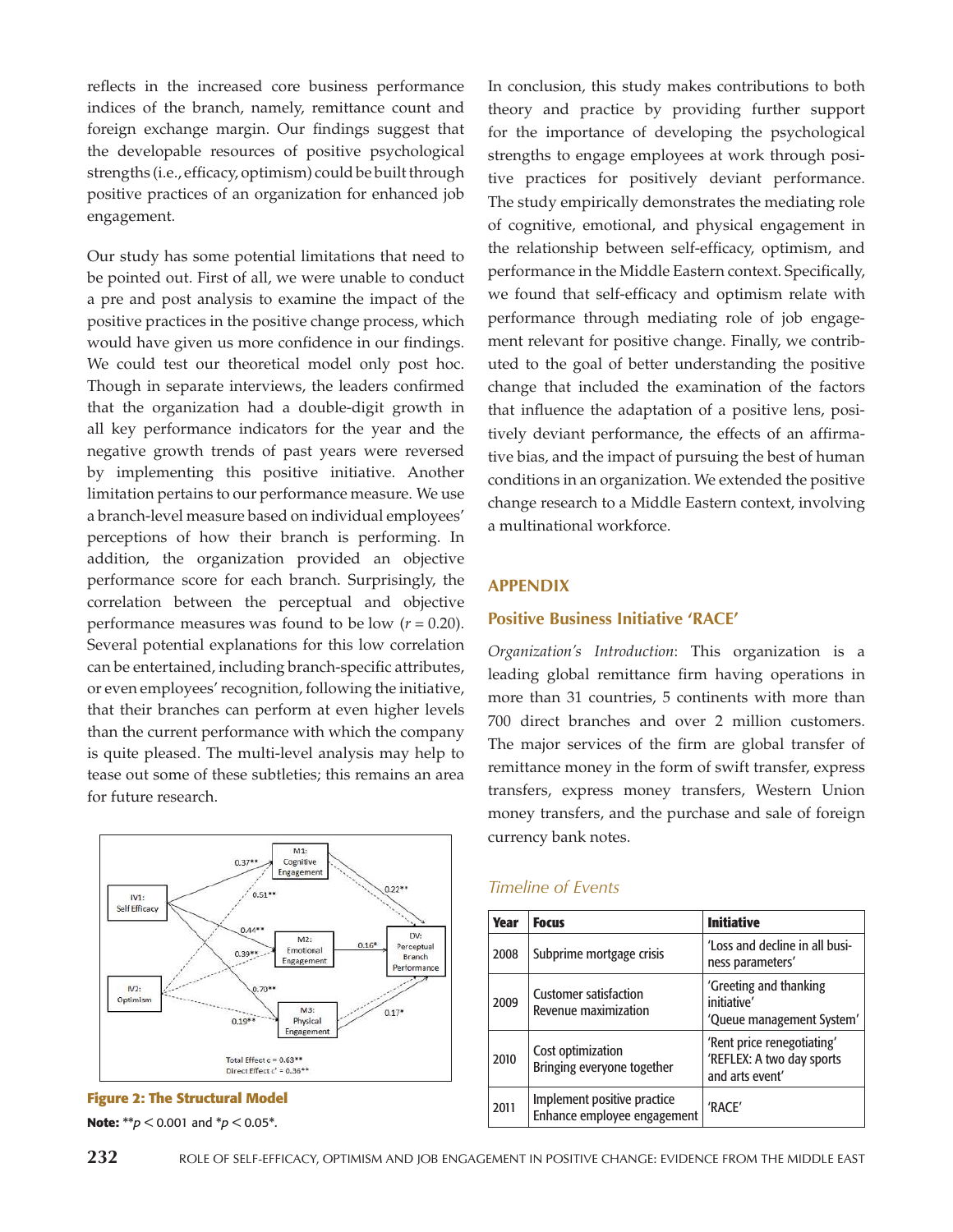|          | <b>Marathon (19 Activities)</b> | <b>Hurdles (22 Activities)</b>    | <b>Sprint (18 Activities)</b> | <b>Relay (10 Activities)</b> |
|----------|---------------------------------|-----------------------------------|-------------------------------|------------------------------|
| Sample 1 | Remittance count                | FC Fiesta-currency carnival       | Cricket                       | Group dance                  |
| Sample 2 | Foreign currency (FC) count     | Merit-cum-credit load on accounts | Football                      | Group song                   |
| Sample 3 | Smart pay counts                | Rapport with Indian remittance    | Chess                         | Debate                       |
| Sample 4 | Gold card registrations         | FC harvest reloaded               | Sack race                     | Ouiz                         |

*Country of Implementation*: United Arab Emirates; *Team Structure*: seven teams lead by their respective area managers and a captain for each activity.

### *Four Major Events*

The RACE initiative had four major events: 'marathon', 'hurdles', 'sprint', and 'relay'. Marathon pertained to daily business parameters; activities addressed financial, compliance, production, and operations effectively representing a balanced scorecard approach. A longterm 'event' that would require both strength and determination. Marathon involved the allocation of both absolute and comparative points to co-located teams on a regular (monthly or bi-monthly) basis. The second event, hurdles, had to do with various business initiatives of the company, and had points allocated on a bi-monthly basis. This aspect of the RACE initiative was planned to give momentum to business aspects that were experiencing lower-than-desired growth. Hurdles encouraged teams to take a leap, jump over barriers, and best the firm's competitors in the market.

Sprint, the third major event, had a very different focus: a short spell of speed and activity, based on sports. The main objective behind sprint was to develop employees' sports-related capabilities. Sprint events were conducted monthly, with the winning teams from each month playing again in the finals at the end of the year. Finally, the fourth event, relay, was a platform designed to showcase individuals' artistic flair which was conducted monthly. A mega-event was held at the end of the year, to determine the grand winners of each event.

*Reward System*: Team-based absolute & comparative point (for each activity).

*Organizing Team*: Small committee from country head quarter to co-ordinate the various events.

*Communications*: Unique webpage over company intranet to upload schedule, rules, venue, and score cards of all the events.

*Cost of Operations*: Employee entertainment fund.

*Prizes*: Various prizes along with a gold coin each to overall winning team members.

*Positive Business Practices*: Giving happy moments, opportunity to connect, display hidden talents, engagement and build psychological strengths of the participating employees through workplace fun activities.

### Quotes from RACE Participants:

[W]hen I was not very confident to handle customers about certain products and services I made mistakes…. During RACE, I participated in Marathon event. I started to learn how to maximize the remittance count, as I had to gain points for my team…. I gained expertise in company products, as a result, our team was a winner for three months.

I had forgotten dancing long back …. In RACE, my colleagues encouraged me to participate in a group dance with them. I became very nervous and had inhibitions to perform in front of other company officials …. I went for practice sessions, and finally, I participated. We won second prize, and everyone said I danced well.

Being a cashier, I have to be very attentive in handling the cash at the counter …. I remember the day when my colleagues went out for practice and I worked to support them …. Handled more than 300 customers with the help of my branch head. I understood that I have so much more capacity and energy than I thought. Now I am ready to take more challenges and go at the next level.

Many of the football players were from Morocco, Egypt and Yemen. They often felt left out because of the lack of English fluency … becoming captains of football teams gave them an opportunity to lead their teams with confidence. …visible in their business performance as well ….

*Outcomes*: Objective performance measures and interview with the management team confirm a positively deviant performance. VP Global Operations in his speech on the mega final of RACE initiative state that '… we reversed all the negative growth trends that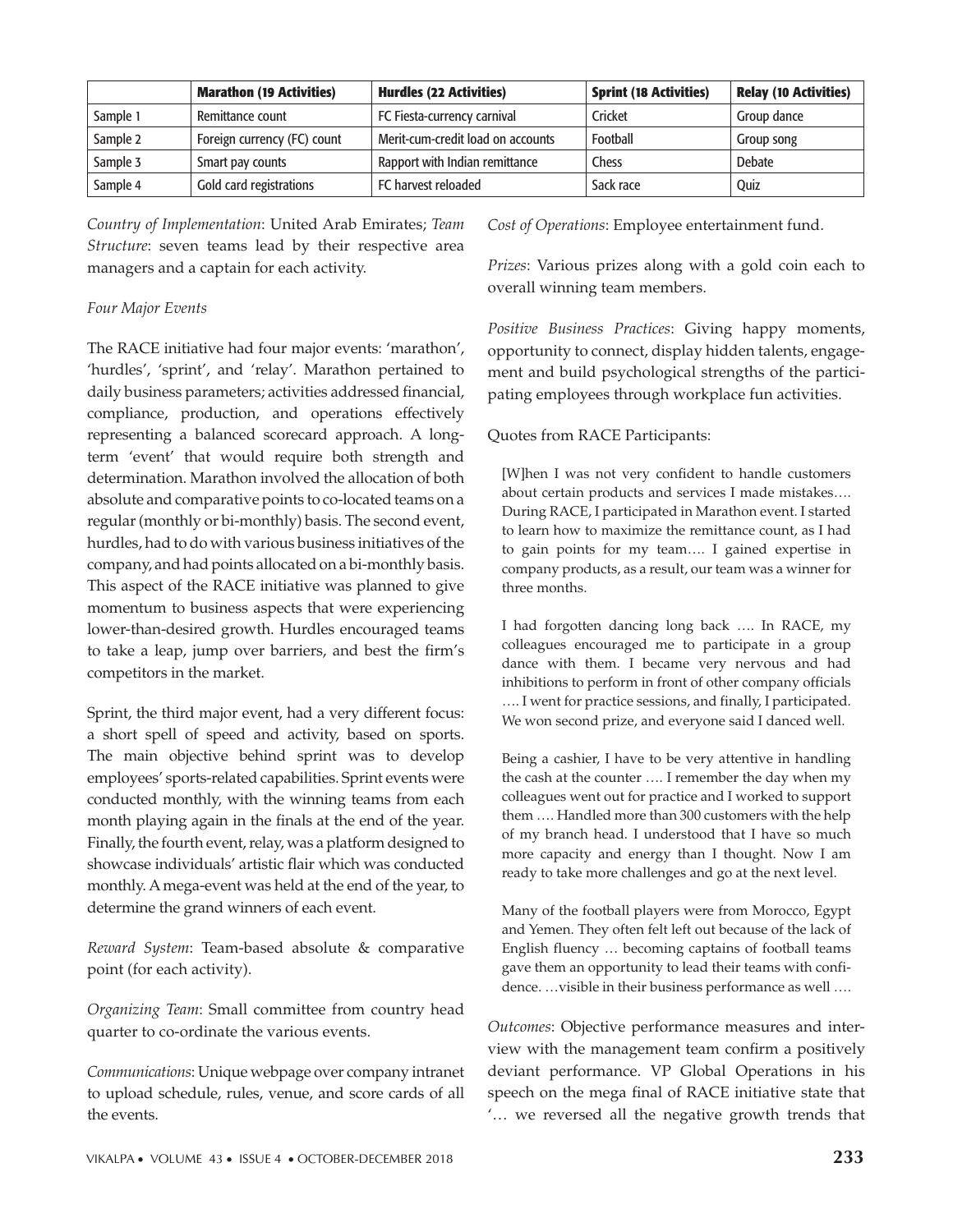we had during 2009–10 and had a double-digit growth in all business parameters for the year 2011 ….'

# **DEClARAtion oF ConFliCting intEREStS**

The authors declared no potential conflicts of interest with respect to the research, authorship, and/or publication of this article.

## **FunDing**

The authors received no financial support for the research, authorship, and/or publication of this article.

#### **REFEREnCES**

- Andersson, L. M., Giacalone, R. A., & Jurkiewicz, C. L. (2007). On the relationship of hope and gratitude to corporate social responsibility. *Journal of Business Ethics*, *70*(4), 401–409.
- Avey, J. B., Wernsing T. S., & Luthans F. (2008). Can positive employees help positive organizational change? *Journal of Applied Behavioral Science*, *44*(1), 48–70.
- Baker, W., Cross, R., & Parker, A. (2004). What creates energy in organizations? *Sloan Management Review*, *44*(4), 51–56.
- Bandura, A. (1997). *Self-efficacy: The exercise of control*. New York, NY: Freeman.

———. (2012). On the functional properties of perceived self-efficacy revisited. *Journal of Management*, *38*(1), 9–44.

- Berg, J. M., Wrzesniewski, A., & Dutton, J. E. (2010). Perceiving and responding to challenges in job crafting at different ranks: When proactivity requires adaptivity. *Journal of Organizational Behavior*, *31*(2–3), 158–186.
- Bright, D. S., Cameron, K. S., & Caza, A. (2006). The amplifying and buffering effects of virtuousness in downsized organizations. *Journal of Business Ethics*, *64*(3), 249–269.
- Brown, S. P., & Leigh, T. W. (1996). A new look at psychological climate and its relationship to job involvement, effort, and performance. *Journal of Applied Psychology*, *81*(4), 358–368.
- Cameron, K. S. (2008). Paradox in positive organizational change. *Journal of Applied Behavioral Science*, *44*(1), 7–24.
- Cameron, K. S., Bright, D. S., & Caza, A. (2004). Exploring the relationships between organizational virtuousness and performance. *American Behavioral Scientist*, *47*(6), 766–790.
- Cameron, K. S., & Lavine, M. (2006). *Making the impossible possible: Leading extraordinary performance—The Rocky Flats story*. San Francisco, CA: Berrett-Koehler.
- Cameron, K. S. & McNaughtan, J. (2014). Positive organizational change. *Journal of Applied Behavioral Science*, *50*, 445–462.
- Cameron, K. S., Mora, C. E., Leutscher, T., & Calarco, M. (2011). Effects of positive practices on organizational effectiveness. *Journal of Applied Behavioral Science*, *47*(3), 266–308.
- Carver, C., & Scheier, M. (2002). Optimism. In C. R. Snyder & S. Lopez (Eds.), *Handbook of positive psychology* (pp. 231–243). Oxford: Oxford University Press.
- Chen, S. L. (2015). The relationship of leader psychological capital and follower psychological capital, job engagement and job performance: A multilevel mediating perspective. *The International Journal of Human Resource Management*, *26*(18) 1–17.
- Christian, M. S., Garza, A. S., & Slaughter, J. E. (2011). Work engagement: A quantitative review and test of its relations with task and contextual performance. *Personnel Psychology*, *64*(1), 89–136.
- Demerouti, E., Bakker, A. B., Nachreiner, F., & Schaufeli, W. B. (2001). The job demands–resources model of burnout. *Journal of Applied Psychology*, *86*(3), 499–512.
- Fredrickson, B. L. (2003). The value of positive emotions. *American Scientist*, *91*(4), 330–335.
- Fredrickson, B. M. (2009). *Positivity*. New York, NY: Crown Publishing Group.
- Gittell, J. H., Cameron, K., Lim, S., & Rivas, V. (2006). Relationships, layoffs, and organizational resilience: Airline industry responses to September 11. *Journal of Applied Behavioral Science*, *42*(3), 300–328.
- Hayes, A. F. (2013). *Introduction to mediation, moderation, and conditional process analysis*. New York, NY: Guilford Press.
- Hobfoll, S. E. (2001). The influence of culture, community, and the nested-self in the stress process: Advancing conservation of resources theory, *Applied Psychology: An International Review*, *50*(3), 337–370.
- ———. (2002). Social and psychological resources and adaptation. *Review of General Psychology*, *6*(4), 307–324.
- Kahn, W. A. (1990). Psychological conditions of personal engagement and disengagement at work. *Academy of Management Journal*, *33*(4), 692–724.
- -. (1992). To be fully there: Psychological presence at work. *Human Relations, 45*(5), 321–349.
- Kanfer, R. (1990). Motivation theory and industrial and organizational psychology. In M. D. Dunnette & L. M. Hough (Eds.) *Handbook of industrial and organizational psychology* (pp. 75–170). Palo Alto, CA: Consulting Psychologists Press.
- Orlikowski, W. J. (2002). Knowing in practice: Enacting a collective capability in distributed organizing. *Organization Science*, *13*(3), 249–273.